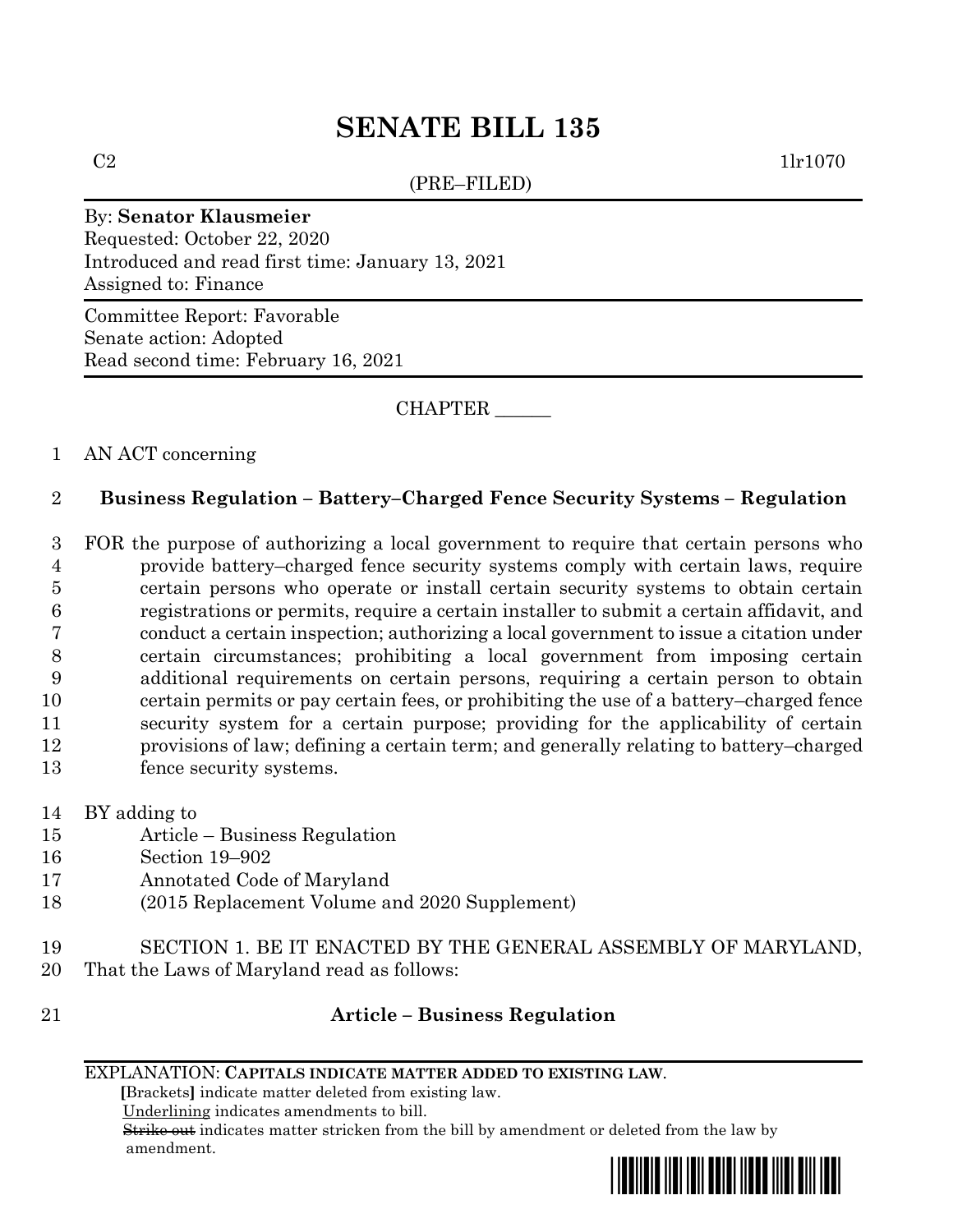**19–902.**

 **(A) (1) IN THIS SECTION, "BATTERY–CHARGED FENCE SECURITY SYSTEM" MEANS AN ALARM SECURITY SYSTEM THAT INCLUDES A FENCE, A BATTERY–OPERATED ENERGIZER CONNECTED TO THE FENCE AND INTENDED TO PERIODICALLY DELIVER VOLTAGE IMPULSES TO THE FENCE, A BATTERY–CHARGING DEVICE USED EXCLUSIVELY TO CHARGE THE BATTERY, AND ANY OTHER ANCILLARY COMPONENTS AND ATTACHED EQUIPMENT.**

 **(2) "BATTERY–CHARGED FENCE SECURITY SYSTEM" DOES NOT INCLUDE A WIRELESS SECURITY SYSTEM AS DEFINED IN § 19–901 OF THIS SUBTITLE.**

 **(B) THIS SECTION APPLIES ONLY TO A BATTERY–CHARGED FENCE SECURITY SYSTEM THAT:**

 **(1) INTERFACES WITH A MONITORED ALARM DEVICE IN A MANNER THAT ENABLES THE ALARM SYSTEM TO TRANSMIT A SIGNAL INTENDED TO ALERT THE OWNER OF THE BATTERY–CHARGED FENCE SECURITY SYSTEM OR LAW ENFORCEMENT;**

- 
- **(2) HAS AN ENERGIZER THAT:**

 **(I) IS POWERED BY A COMMERCIAL STORAGE BATTERY THAT PROVIDES NOT MORE THAN 12 VOLTS OF DIRECT CURRENT; AND**

 **(II) MEETS THE STANDARDS SET FORTH IN THE INTERNATIONAL ELECTROTECHNICAL COMMISSION STANDARD 60335–2–76, CURRENT EDITION;**

**(3) IS LOCATED:**

 **(I) BEHIND A NONELECTRIC PERIMETER FENCE OR WALL THAT IS AT LEAST 5 FEET TALL; AND**

 **(II) ON PROPERTY THAT IS NOT ZONED AS RESIDENTIAL USE ONLY;**

 **(4) IS NOT TALLER THAN 10 FEET OR 2 FEET TALLER THAN THE HEIGHT OF THE PERIMETER FENCE OR WALL, WHICHEVER IS TALLER; AND** 

 **(5) IS MARKED WITH WARNING SIGNS POSTED CONSPICUOUSLY ON THE FENCE AT 30–FOOT INTERVALS THAT STATE: "WARNING – ELECTRIC FENCE".**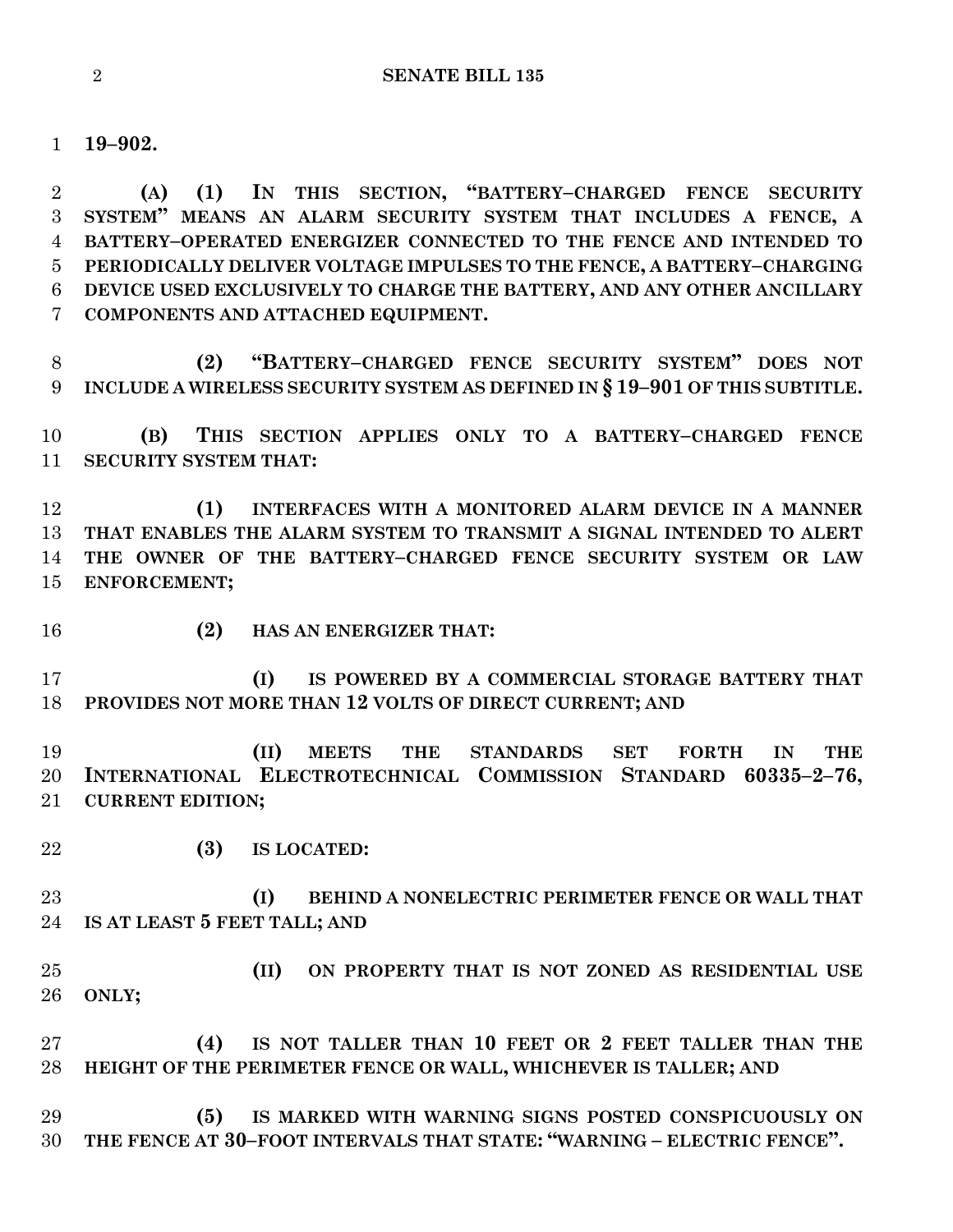### **SENATE BILL 135** 3

 **(C) (1) A LOCAL GOVERNMENT MAY: (I) REQUIRE A PERSON WHO PROVIDES A BATTERY–CHARGED FENCE SECURITY SYSTEM TO COMPLY WITH A LOCAL ALARM ORDINANCE OR OBTAIN AN ALARM BUSINESS REGISTRATION OR PERMIT; (II) REQUIRE A PERSON WHO OPERATES OR CAUSES TO BE OPERATED A BATTERY–CHARGED FENCE SECURITY SYSTEM TO COMPLY WITH A LOCAL ALARM ORDINANCE OR OBTAIN AN ALARM SYSTEM REGISTRATION OR PERMIT; (III) REQUIRE AN INSTALLER, ON COMPLETION OF A NEWLY INSTALLED BATTERY–CHARGED FENCE SECURITY SYSTEM, TO SUBMIT TO THE LOCAL GOVERNMENT AN AFFIDAVIT THAT INCLUDES: 1. THE ADDRESS OF THE INSTALLATION; 2. THE NAME OF THE INSTALLER; 3. THE DATE OF THE INSTALLATION; AND 4. AN AFFIRMATION THAT THE CRITERIA IN SUBSECTION (B) OF THIS SECTION ARE SATISFIED; AND (IV) INSPECT THE NEWLY–INSTALLED BATTERY–CHARGED FENCE SECURITY SYSTEM AFTER RECEIPT OF AN AFFIDAVIT UNDER ITEM (III) OF THIS PARAGRAPH, IF REQUIRED. (2) IF, FOLLOWING AN INSPECTION CONDUCTED BY A LOCAL GOVERNMENT UNDER PARAGRAPH (1)(IV) OF THIS SUBSECTION, A BATTERY–CHARGED FENCE SECURITY SYSTEM FAILS TO COMPLY WITH THE CRITERIA REQUIRED UNDER SUBSECTION (B) OF THIS SECTION, A LOCAL GOVERNMENT MAY: (I) ISSUE A CITATION: 1. DESCRIBING THE SPECIFIC NONCOMPLIANCE; AND 2. REQUIRING THAT THE BATTERY–CHARGED FENCE SECURITY SYSTEM BE MADE COMPLIANT WITHIN A TIME PERIOD REQUIRED BY THE LOCAL GOVERNMENT; AND**